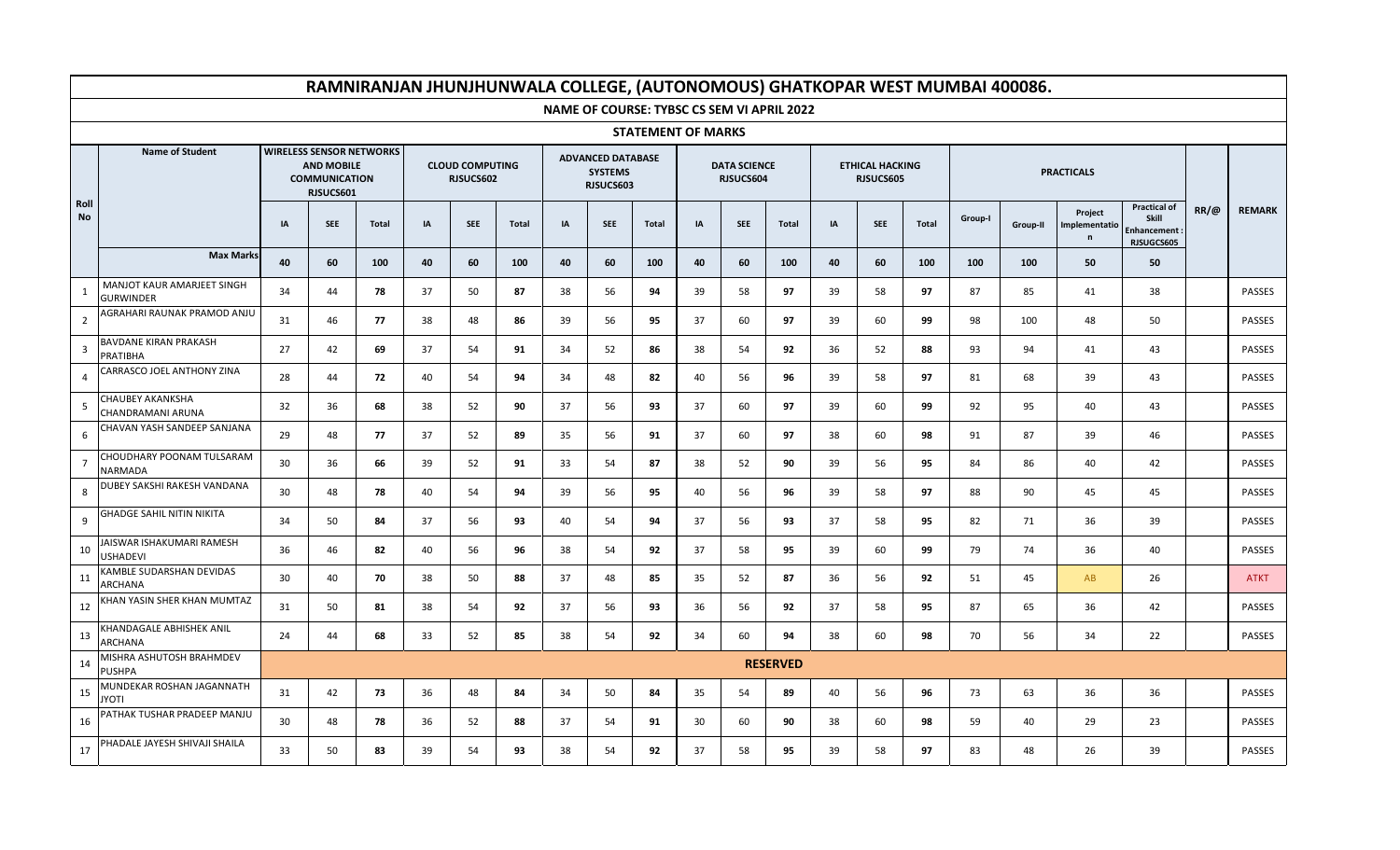|            |                                                   |    |                                                                                           |              |           |                                     |              |    |                                                         |                           |    |                                  |                                                   |           |                                     |              |         | RAMNIRANJAN JHUNJHUNWALA COLLEGE, (AUTONOMOUS) GHATKOPAR WEST MUMBAI 400086. |                                          |                                                                  |             |               |
|------------|---------------------------------------------------|----|-------------------------------------------------------------------------------------------|--------------|-----------|-------------------------------------|--------------|----|---------------------------------------------------------|---------------------------|----|----------------------------------|---------------------------------------------------|-----------|-------------------------------------|--------------|---------|------------------------------------------------------------------------------|------------------------------------------|------------------------------------------------------------------|-------------|---------------|
|            |                                                   |    |                                                                                           |              |           |                                     |              |    |                                                         |                           |    |                                  | <b>NAME OF COURSE: TYBSC CS SEM VI APRIL 2022</b> |           |                                     |              |         |                                                                              |                                          |                                                                  |             |               |
|            |                                                   |    |                                                                                           |              |           |                                     |              |    |                                                         | <b>STATEMENT OF MARKS</b> |    |                                  |                                                   |           |                                     |              |         |                                                                              |                                          |                                                                  |             |               |
|            | <b>Name of Student</b>                            |    | <b>WIRELESS SENSOR NETWORKS</b><br><b>AND MOBILE</b><br><b>COMMUNICATION</b><br>RJSUCS601 |              |           | <b>CLOUD COMPUTING</b><br>RJSUCS602 |              |    | <b>ADVANCED DATABASE</b><br><b>SYSTEMS</b><br>RJSUCS603 |                           |    | <b>DATA SCIENCE</b><br>RJSUCS604 |                                                   |           | <b>ETHICAL HACKING</b><br>RJSUCS605 |              |         |                                                                              | <b>PRACTICALS</b>                        |                                                                  |             |               |
| Roll<br>No |                                                   | IA | <b>SEE</b>                                                                                | <b>Total</b> | <b>IA</b> | <b>SEE</b>                          | <b>Total</b> | IA | <b>SEE</b>                                              | Total                     | IA | <b>SEE</b>                       | Total                                             | <b>IA</b> | <b>SEE</b>                          | <b>Total</b> | Group-I | Group-II                                                                     | Project<br>Implementatio<br>$\mathsf{n}$ | <b>Practical of</b><br>Skill<br><b>Enhancement</b><br>RJSUGCS605 | $RR/\omega$ | <b>REMARK</b> |
|            | <b>Max Marks</b>                                  | 40 | 60                                                                                        | 100          | 40        | 60                                  | 100          | 40 | 60                                                      | 100                       | 40 | 60                               | 100                                               | 40        | 60                                  | 100          | 100     | 100                                                                          | 50                                       | 50                                                               |             |               |
| 18         | PURADKAR GAURANGI GANESH<br><b>KAVITA</b>         | 36 | 44                                                                                        | 80           | 40        | 54                                  | 94           | 39 | 54                                                      | 93                        | 38 | 52                               | 90                                                | 39        | 56                                  | 95           | 88      | 68                                                                           | 45                                       | 37                                                               |             | <b>PASSES</b> |
| 19         | RAJAK ANAND NARESH SUNITADEVI                     |    |                                                                                           |              |           |                                     |              |    |                                                         |                           |    |                                  | <b>RESERVED</b>                                   |           |                                     |              |         |                                                                              |                                          |                                                                  |             |               |
| 20         | SAWANT MAITHILY SUDHIR MANALI                     | 33 | 50                                                                                        | 83           | 38        | 54                                  | 92           | 37 | 54                                                      | 91                        | 34 | 60                               | 94                                                | 38        | 58                                  | 96           | 88      | 76                                                                           | 36                                       | 43                                                               |             | PASSES        |
| 21         | SHAIKH AMEENA GULAM RASOOL<br>PARVEEN BANU        | 30 | 36                                                                                        | 66           | 39        | 54                                  | 93           | 39 | 56                                                      | 95                        | 39 | 58                               | 97                                                | 39        | 56                                  | 95           | 91      | 51                                                                           | 28                                       | 42                                                               |             | <b>PASSES</b> |
| 22         | SHINDE MRINMAYEE MANGESH<br>VRISHALI              | 34 | 44                                                                                        | 78           | 40        | 54                                  | 94           | 37 | 56                                                      | 93                        | 38 | 58                               | 96                                                | 39        | 54                                  | 93           | 88      | 93                                                                           | 39                                       | 45                                                               |             | PASSES        |
| 23         | SHUKLA HIMANSHU SHASHIKANT<br>PRATIMA             | 33 | 50                                                                                        | 83           | 35        | 54                                  | 89           | 38 | 56                                                      | 94                        | 37 | 58                               | 95                                                | 37        | 58                                  | 95           | 96      | 85                                                                           | 28                                       | 43                                                               |             | PASSES        |
| 24         | SHUKLA SACHIN HARISHCHANDRA<br><b>MADHURI</b>     |    |                                                                                           |              |           |                                     |              |    |                                                         |                           |    |                                  | <b>RESERVED</b>                                   |           |                                     |              |         |                                                                              |                                          |                                                                  |             |               |
| 25         | SINGH ABHIJIT SHIVANAND CHHAYA                    | 29 | 48                                                                                        | 77           | 36        | 52                                  | 88           | 37 | 54                                                      | 91                        | 33 | 60                               | 93                                                | 35        | 60                                  | 95           | 59      | 73                                                                           | 26                                       | 37                                                               |             | PASSES        |
| 26         | SINGH ASHWINIKUMAR<br>MUKTESHWAR PUNEETA          | 24 | 44                                                                                        | 68           | 33        | 46                                  | 79           | 34 | 52                                                      | 86                        | 34 | 54                               | 88                                                | 36        | 58                                  | 94           | 88      | 72                                                                           | 37                                       | 36                                                               |             | PASSES        |
| 27         | SINGH JANVI PREM HEMA                             | 30 | 44                                                                                        | 74           | 34        | 52                                  | 86           | 36 | 54                                                      | 90                        | 33 | 60                               | 93                                                | 37        | 58                                  | 95           | 90      | 77                                                                           | 43                                       | 37                                                               |             | PASSES        |
| 28         | TIWARI AANCHAL PRAKASH<br>ARCHANADEVI             | 30 | 36                                                                                        | 66           | 38        | 52                                  | 90           | 38 | 46                                                      | 84                        | 36 | 50                               | 86                                                | 39        | 52                                  | 91           | 96      | 69                                                                           | 34                                       | 37                                                               |             | PASSES        |
| 29         | TIWARI SUPRIYA ASHOK KUMAR<br>ANJU                | 32 | 44                                                                                        | 76           | 38        | 56                                  | 94           | 35 | 56                                                      | 91                        | 38 | 60                               | 98                                                | 39        | 54                                  | 93           | 76      | 79                                                                           | 25                                       | 36                                                               |             | PASSES        |
| 30         | TORASKAR SAHIL SURYAKANT<br>SAYALI                | 35 | 44                                                                                        | 79           | 40        | 52                                  | 92           | 37 | 56                                                      | 93                        | 36 | 58                               | 94                                                | 37        | 58                                  | 95           | 92      | 88                                                                           | 40                                       | 35                                                               |             | PASSES        |
| 31         | TRIPATHI ANUPAMA AJAY                             |    |                                                                                           |              |           |                                     |              |    |                                                         |                           |    |                                  | <b>RESERVED</b>                                   |           |                                     |              |         |                                                                              |                                          |                                                                  |             |               |
| 32         | TRIPATHI AMITA ABHAY INDU                         | 30 | 38                                                                                        | 68           | 36        | 48                                  | 84           | 33 | 52                                                      | 85                        | 36 | 54                               | 90                                                | 38        | 48                                  | 86           | 85      | 65                                                                           | 38                                       | 35                                                               |             | PASSES        |
| 33         | VERMA SHYAMNARAYAN<br><b>VIJAYNARAYAN NIRMALA</b> | 35 | 46                                                                                        | 81           | 39        | 52                                  | 91           | 39 | 56                                                      | 95                        | 40 | 60                               | 100                                               | 37        | 58                                  | 95           | 83      | 90                                                                           | 45                                       | 40                                                               |             | PASSES        |
| 34         | YADAV RAHUL SAMAR BAHADUR<br>SAVITA               | 31 | 44                                                                                        | 75           | 33        | 56                                  | 89           | 38 | 56                                                      | 94                        | 40 | 60                               | 100                                               | 39        | 58                                  | 97           | 91      | 85                                                                           | 31                                       | 38                                                               |             | <b>PASSES</b> |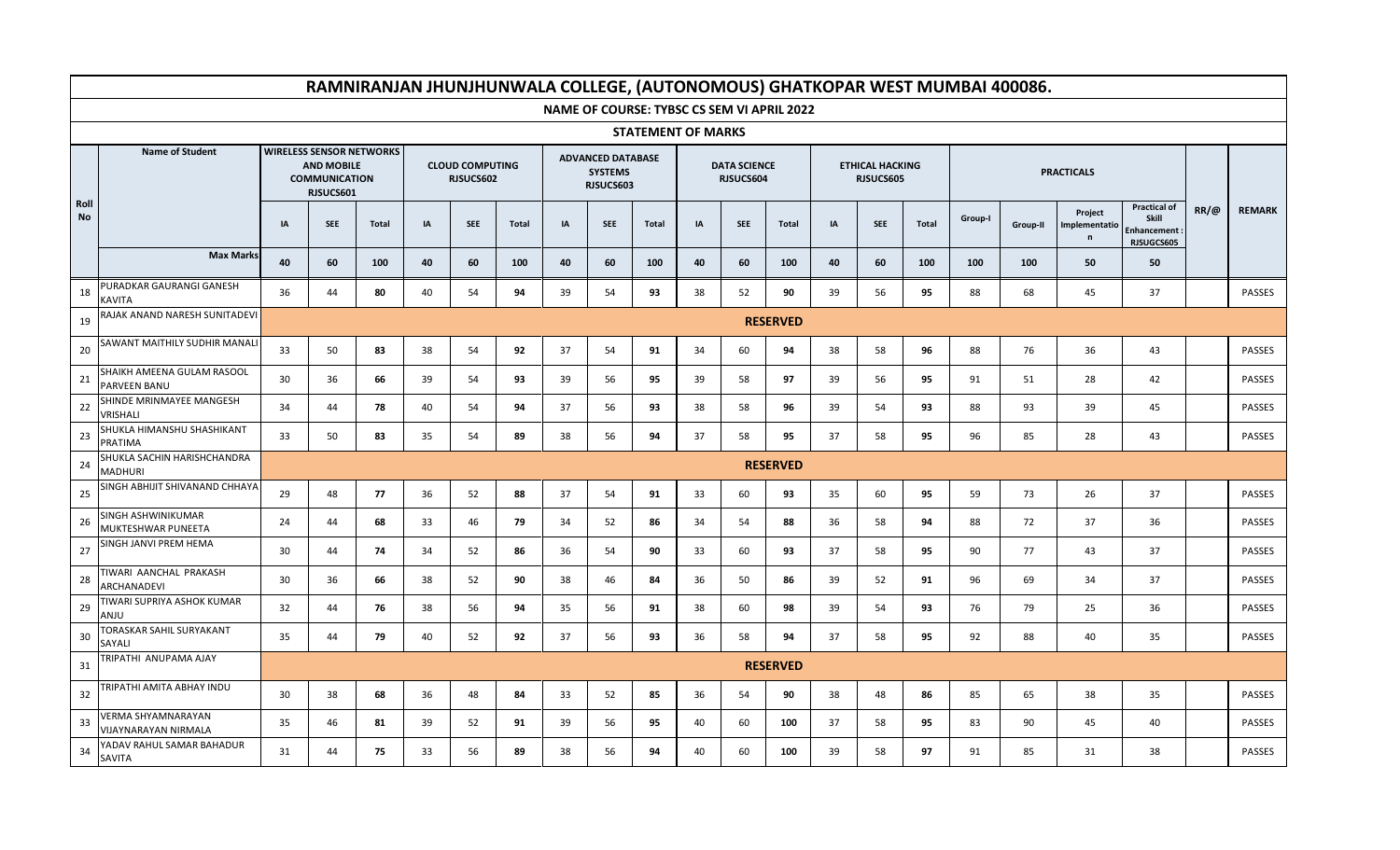|                   |                                                    |    |                                                                                                           |              |    |                                     |              |    |                                                         |                           |    |                                            |                 |    |                                     |              |         | RAMNIRANJAN JHUNJHUNWALA COLLEGE, (AUTONOMOUS) GHATKOPAR WEST MUMBAI 400086. |                                          |                                                                  |             |               |
|-------------------|----------------------------------------------------|----|-----------------------------------------------------------------------------------------------------------|--------------|----|-------------------------------------|--------------|----|---------------------------------------------------------|---------------------------|----|--------------------------------------------|-----------------|----|-------------------------------------|--------------|---------|------------------------------------------------------------------------------|------------------------------------------|------------------------------------------------------------------|-------------|---------------|
|                   |                                                    |    |                                                                                                           |              |    |                                     |              |    |                                                         |                           |    | NAME OF COURSE: TYBSC CS SEM VI APRIL 2022 |                 |    |                                     |              |         |                                                                              |                                          |                                                                  |             |               |
|                   |                                                    |    |                                                                                                           |              |    |                                     |              |    |                                                         | <b>STATEMENT OF MARKS</b> |    |                                            |                 |    |                                     |              |         |                                                                              |                                          |                                                                  |             |               |
|                   | <b>Name of Student</b>                             |    | <b>WIRELESS SENSOR NETWORKS</b><br><b>AND MOBILE</b><br><b>COMMUNICATION</b><br>RJSUCS601                 |              |    | <b>CLOUD COMPUTING</b><br>RJSUCS602 |              |    | <b>ADVANCED DATABASE</b><br><b>SYSTEMS</b><br>RJSUCS603 |                           |    | <b>DATA SCIENCE</b><br>RJSUCS604           |                 |    | <b>ETHICAL HACKING</b><br>RJSUCS605 |              |         |                                                                              | <b>PRACTICALS</b>                        |                                                                  |             |               |
| Roll<br><b>No</b> |                                                    | IA | <b>SEE</b>                                                                                                | <b>Total</b> | IA | <b>SEE</b>                          | <b>Total</b> | IA | <b>SEE</b>                                              | Total                     | IA | <b>SEE</b>                                 | <b>Total</b>    | IA | <b>SEE</b>                          | <b>Total</b> | Group-I | Group-II                                                                     | Project<br>Implementatio<br>$\mathsf{n}$ | <b>Practical of</b><br><b>Skill</b><br>Enhancement<br>RJSUGCS605 | $RR/\omega$ | <b>REMARK</b> |
|                   | <b>Max Marks</b>                                   | 40 | 60                                                                                                        | 100          | 40 | 60                                  | 100          | 40 | 60                                                      | 100                       | 40 | 60                                         | 100             | 40 | 60                                  | 100          | 100     | 100                                                                          | 50                                       | 50                                                               |             |               |
| 35                | MOLAWADE RUTIK LAXMAN<br>SUNANDA                   |    |                                                                                                           |              |    |                                     |              |    |                                                         |                           |    |                                            | <b>RESERVED</b> |    |                                     |              |         |                                                                              |                                          |                                                                  |             |               |
| 36                | YADAV AKSHATA SHIVDAYAL KIRAN                      | 37 | 50                                                                                                        | 87           | 40 | 48                                  | 88           | 36 | 56                                                      | 92                        | 38 | 60                                         | 98              | 39 | 56                                  | 95           | 90      | 76                                                                           | 43                                       | 39                                                               |             | PASSES        |
| 37                | DUBEY SHUBHAM SHYAM BIHARI<br><b>SUSHMA</b>        |    | <b>RESERVED</b><br><b>RESERVED</b>                                                                        |              |    |                                     |              |    |                                                         |                           |    |                                            |                 |    |                                     |              |         |                                                                              |                                          |                                                                  |             |               |
| 38                | SHETKAR SAKSHAM SUDHIR SAKSHI                      |    |                                                                                                           |              |    |                                     |              |    |                                                         |                           |    |                                            |                 |    |                                     |              |         |                                                                              |                                          |                                                                  |             |               |
| 39                | JAISWAR SURYAKANT RAMASHRAY<br><b>ASHA DEVI</b>    | 34 | 46<br>80<br>39<br>54<br>93<br>39<br>54<br>93<br>40<br>60<br>100<br>38<br>58<br>96<br>85<br>93<br>41<br>42 |              |    |                                     |              |    |                                                         |                           |    |                                            |                 |    |                                     |              |         | PASSES                                                                       |                                          |                                                                  |             |               |
| 40                | KATE ABHISHEK RAJESH POOJA                         |    | <b>RESERVED</b>                                                                                           |              |    |                                     |              |    |                                                         |                           |    |                                            |                 |    |                                     |              |         |                                                                              |                                          |                                                                  |             |               |
| 41                | SAWANT PRATHAMESH VIJAY<br>VIJAYMALA               | 35 | 50                                                                                                        | 85           | 29 | 48                                  | 77           | 33 | 56                                                      | 89                        | 36 | 58                                         | 94              | 39 | 58                                  | 97           | 68      | 78                                                                           | 33                                       | 35                                                               |             | PASSES        |
| 42                | <b>GUPTA SHUBHAM SANJAY</b><br>PARVATHI            | 28 | 50                                                                                                        | 78           | 37 | 54                                  | 91           | 35 | 52                                                      | 87                        | 28 | 54                                         | 82              | 36 | 54                                  | 90           | 82      | 74                                                                           | 36                                       | 42                                                               |             | PASSES        |
| 43                | YADAV ANJALI RAJENDRA SUMAN                        | 32 | 48                                                                                                        | 80           | 38 | 48                                  | 86           | 39 | 54                                                      | 93                        | 39 | 58                                         | 97              | 34 | 54                                  | 88           | 71      | 78                                                                           | 27                                       | 42                                                               |             | <b>PASSES</b> |
| 44                | KANOJIYA NEHA ARVIND KUMAR<br>PANCHIDEVI           | 31 | 48                                                                                                        | 79           | 36 | 50                                  | 86           | 37 | 54                                                      | 91                        | 34 | 58                                         | 92              | 37 | 60                                  | 97           | 83      | 66                                                                           | 45                                       | 42                                                               |             | PASSES        |
| 45                | <b>GUPTA VISHAL RAMASARE</b><br>SHASHIBALA         | 28 | 46                                                                                                        | 74           | 37 | 50                                  | 87           | 33 | 52                                                      | 85                        | 36 | 60                                         | 96              | 38 | 58                                  | 96           | 75      | 55                                                                           | 37                                       | 43                                                               |             | <b>PASSES</b> |
| 46                | JADHAV PRATHAMESH<br>RAMCHANDRA VAISHALI           |    |                                                                                                           |              |    |                                     |              |    |                                                         |                           |    |                                            | <b>RESERVED</b> |    |                                     |              |         |                                                                              |                                          |                                                                  |             |               |
| 47                | DEOKAR AARTI KARBHARI NANDA                        |    |                                                                                                           |              |    |                                     |              |    |                                                         |                           |    |                                            | <b>RESERVED</b> |    |                                     |              |         |                                                                              |                                          |                                                                  |             |               |
| 48                | YADAV SHIMANSHU BRIJLAL YADAV<br>SAROJA DEVI YADAV |    |                                                                                                           |              |    |                                     |              |    |                                                         |                           |    |                                            | <b>RESERVED</b> |    |                                     |              |         |                                                                              |                                          |                                                                  |             |               |
| 49                | SONAWANE HARSHAD PUNDALIK<br>RESHMA                | 37 | 48                                                                                                        | 85           | 40 | 52                                  | 92           | 39 | 56                                                      | 95                        | 39 | 60                                         | 99              | 39 | 58                                  | 97           | 85      | 59                                                                           | 39                                       | 38                                                               |             | PASSES        |
| 50                | RAJBHAR VIKAS DEVKARAN<br>MANISHA                  |    |                                                                                                           |              |    |                                     |              |    |                                                         |                           |    |                                            | <b>RESERVED</b> |    |                                     |              |         |                                                                              |                                          |                                                                  |             |               |
| 51                | YADAV VINAY ANIL SHASHI                            | 34 | 48                                                                                                        | 82           | 37 | 54                                  | 91           | 38 | 56                                                      | 94                        | 38 | 58                                         | 96              | 38 | 58                                  | 96           | 81      | 82                                                                           | 35                                       | 44                                                               |             | PASSES        |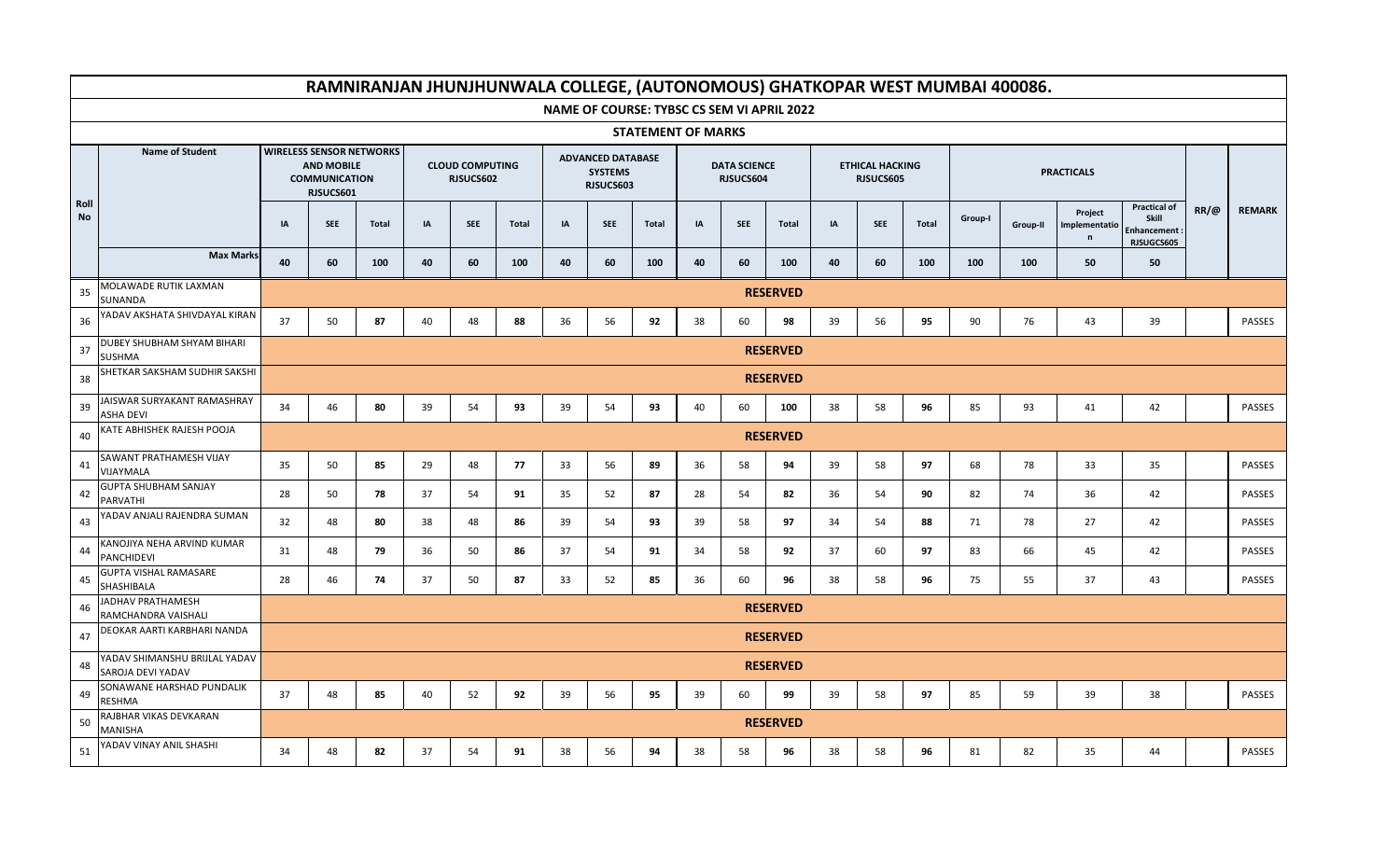|            |                                           |    |                                                                                           |       |    |                                     |              |    |                                                         |                           |    |                                  |                                            |    |                                     |              |         | RAMNIRANJAN JHUNJHUNWALA COLLEGE, (AUTONOMOUS) GHATKOPAR WEST MUMBAI 400086. |                               |                                                                  |             |               |
|------------|-------------------------------------------|----|-------------------------------------------------------------------------------------------|-------|----|-------------------------------------|--------------|----|---------------------------------------------------------|---------------------------|----|----------------------------------|--------------------------------------------|----|-------------------------------------|--------------|---------|------------------------------------------------------------------------------|-------------------------------|------------------------------------------------------------------|-------------|---------------|
|            |                                           |    |                                                                                           |       |    |                                     |              |    |                                                         |                           |    |                                  | NAME OF COURSE: TYBSC CS SEM VI APRIL 2022 |    |                                     |              |         |                                                                              |                               |                                                                  |             |               |
|            |                                           |    |                                                                                           |       |    |                                     |              |    |                                                         | <b>STATEMENT OF MARKS</b> |    |                                  |                                            |    |                                     |              |         |                                                                              |                               |                                                                  |             |               |
|            | <b>Name of Student</b>                    |    | <b>WIRELESS SENSOR NETWORKS</b><br><b>AND MOBILE</b><br><b>COMMUNICATION</b><br>RJSUCS601 |       |    | <b>CLOUD COMPUTING</b><br>RJSUCS602 |              |    | <b>ADVANCED DATABASE</b><br><b>SYSTEMS</b><br>RJSUCS603 |                           |    | <b>DATA SCIENCE</b><br>RJSUCS604 |                                            |    | <b>ETHICAL HACKING</b><br>RJSUCS605 |              |         |                                                                              | <b>PRACTICALS</b>             |                                                                  |             |               |
| Roll<br>No |                                           | IA | <b>SEE</b>                                                                                | Total | IA | <b>SEE</b>                          | <b>Total</b> | IA | <b>SEE</b>                                              | <b>Total</b>              | IA | <b>SEE</b>                       | <b>Total</b>                               | IA | <b>SEE</b>                          | <b>Total</b> | Group-I | Group-II                                                                     | Project<br>Implementatio<br>n | <b>Practical of</b><br>Skill<br><b>Enhancement</b><br>RJSUGCS605 | $RR/\omega$ | <b>REMARK</b> |
|            | <b>Max Marks</b>                          | 40 | 60                                                                                        | 100   | 40 | 60                                  | 100          | 40 | 60                                                      | 100                       | 40 | 60                               | 100                                        | 40 | 60                                  | 100          | 100     | 100                                                                          | 50                            | 50                                                               |             |               |
| 52         | UDUPA AMRITHA GANAPATHI<br>NIRMALA        | 29 | 38                                                                                        | 67    | 34 | 48                                  | 82           | 35 | 48                                                      | 83                        | 34 | 50                               | 84                                         | 34 | 42                                  | 76           | 82      | 89                                                                           | 41                            | 45                                                               |             | PASSES        |
| 53         | PANDA SUBHAMSEKHAR<br>TRILOCHAN RASMITA   | 31 | 46                                                                                        | 77    | 38 | 50                                  | 88           | 39 | 54                                                      | 93                        | 38 | 60                               | 98                                         | 40 | 58                                  | 98           | 88      | 94                                                                           | 41                            | 45                                                               |             | <b>PASSES</b> |
| 54         | BHATTACHARYA SHUBHAMKAR<br>PINTU MANISHA  | 33 | 44                                                                                        | 77    | 38 | 52                                  | 90           | 37 | 54                                                      | 91                        | 37 | 56                               | 93                                         | 39 | 58                                  | 97           | 79      | 93                                                                           | 42                            | 45                                                               |             | <b>PASSES</b> |
| 55         | PANDEY SHALVI DEVENDRA SHEELA             | 34 | 46                                                                                        | 80    | 36 | 48                                  | 84           | 39 | 56                                                      | 95                        | 36 | 54                               | 90                                         | 37 | 56                                  | 93           | 87      | 82                                                                           | 33                            | 45                                                               |             | PASSES        |
| 56         | YADAV AYUSH RAVISHANKAR<br>SHEELA         | 23 | 50                                                                                        | 73    | 32 | 40                                  | 72           | 30 | 42                                                      | 72                        | 33 | 50                               | 83                                         | 36 | 58                                  | 94           | 86      | 73                                                                           | 41                            | 40                                                               |             | PASSES        |
| 57         | REDDY RAJA HARI REDDY                     |    | <b>RESERVED</b>                                                                           |       |    |                                     |              |    |                                                         |                           |    |                                  |                                            |    |                                     |              |         |                                                                              |                               |                                                                  |             |               |
| 58         | SINGH VIKAS BASANT CHANDA                 |    | <b>RESERVED</b>                                                                           |       |    |                                     |              |    |                                                         |                           |    |                                  |                                            |    |                                     |              |         |                                                                              |                               |                                                                  |             |               |
| 59         | YADAV DEEPENDRA DINANATH<br><b>URMILA</b> |    |                                                                                           |       |    |                                     |              |    |                                                         |                           |    |                                  | <b>RESERVED</b>                            |    |                                     |              |         |                                                                              |                               |                                                                  |             |               |
| 60         | THAKUR SAGAR DINESH NUTAN                 | 37 | 50                                                                                        | 87    | 39 | 52                                  | 91           | 38 | 56                                                      | 94                        | 39 | 60                               | 99                                         | 39 | 58                                  | 97           | 81      | 60                                                                           | 40                            | 36                                                               |             | PASSES        |
| 61         | SALUNKE DARSHAN VILAS SUPRIYA             | 31 | 36                                                                                        | 67    | 38 | 44                                  | 82           | 37 | 52                                                      | 89                        | 36 | 54                               | 90                                         | 37 | 54                                  | 91           | 87      | 88                                                                           | 48                            | 45                                                               |             | <b>PASSES</b> |
| 62         | V MANISH MOHANAN SUNITHA                  |    |                                                                                           |       |    |                                     |              |    |                                                         |                           |    |                                  | <b>RESERVED</b>                            |    |                                     |              |         |                                                                              |                               |                                                                  |             |               |
| 63         | YADAV VIKAS GULABCHAND<br><b>HIRADEVI</b> |    |                                                                                           |       |    |                                     |              |    |                                                         |                           |    |                                  | <b>RESERVED</b>                            |    |                                     |              |         |                                                                              |                               |                                                                  |             |               |
| 64         | MAURYA SATISHKUMAR RAJARAM<br>MEENA       |    |                                                                                           |       |    |                                     |              |    |                                                         |                           |    |                                  | <b>RESERVED</b>                            |    |                                     |              |         |                                                                              |                               |                                                                  |             |               |
| 65         | MAZIRE ADITYA SURESH ANITA                |    |                                                                                           |       |    |                                     |              |    |                                                         |                           |    |                                  | <b>RESERVED</b>                            |    |                                     |              |         |                                                                              |                               |                                                                  |             |               |
| 66         | JADHAV SAYALI NITIN NISHA                 | 32 | 46                                                                                        | 78    | 38 | 54                                  | 92           | 38 | 52                                                      | 90                        | 37 | 56                               | 93                                         | 37 | 58                                  | 95           | 58      | 65                                                                           | 32                            | 37                                                               |             | PASSES        |
| 67         | SINGH SATYAM MAHINDER KUSUM               |    |                                                                                           |       |    |                                     |              |    |                                                         |                           |    |                                  | <b>RESERVED</b>                            |    |                                     |              |         |                                                                              |                               |                                                                  |             |               |
| 68         | TIWARI RANVIJAY SHRIDHAR AMITA            |    |                                                                                           |       |    |                                     |              |    |                                                         |                           |    |                                  | <b>RESERVED</b>                            |    |                                     |              |         |                                                                              |                               |                                                                  |             |               |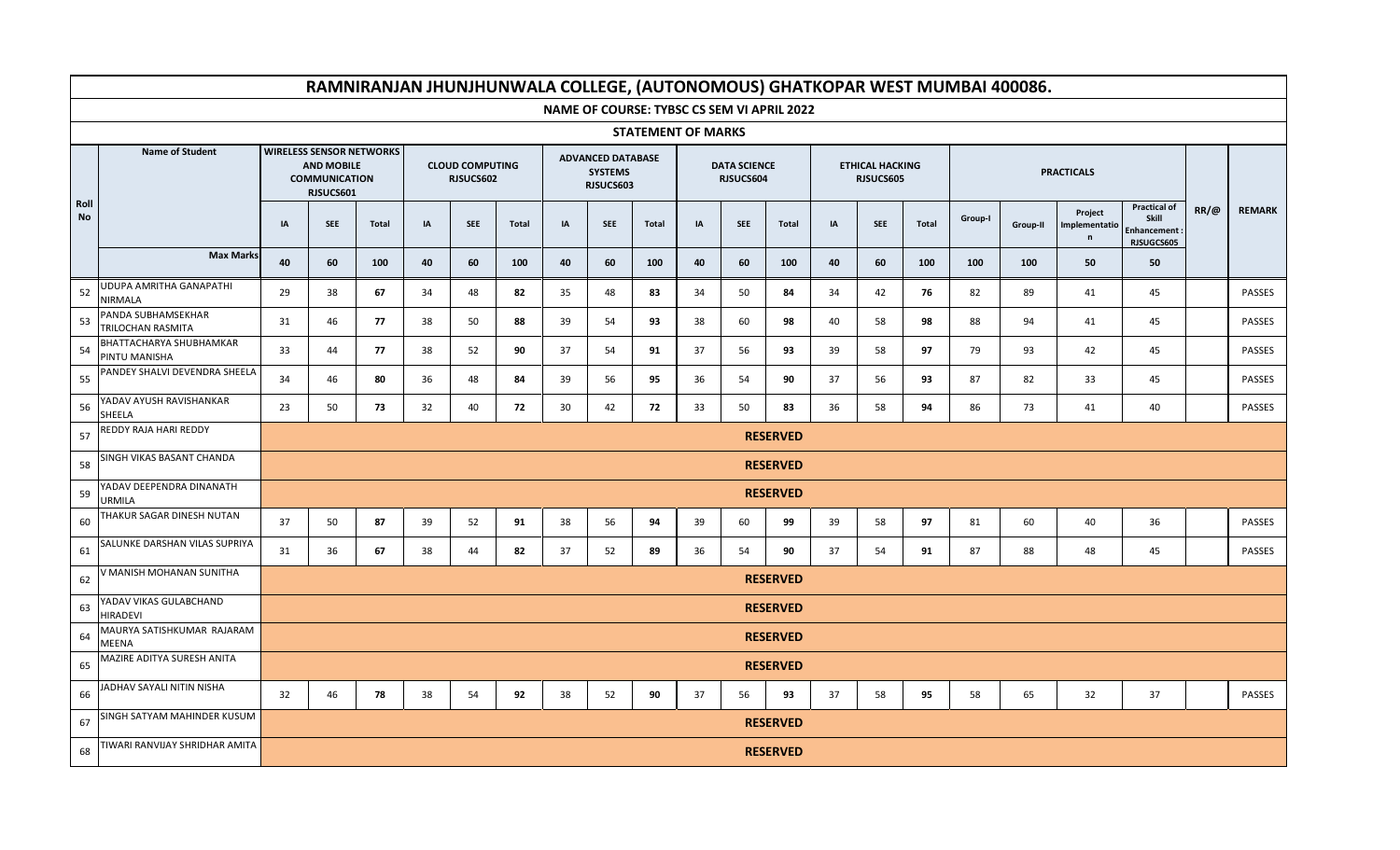|            |                                                 |    |                                                                                           |              |    |                                     |              |    |                                                         |                           |    |                                  |                                            |    |                                     |              |         | RAMNIRANJAN JHUNJHUNWALA COLLEGE, (AUTONOMOUS) GHATKOPAR WEST MUMBAI 400086. |                                          |                                                           |             |               |
|------------|-------------------------------------------------|----|-------------------------------------------------------------------------------------------|--------------|----|-------------------------------------|--------------|----|---------------------------------------------------------|---------------------------|----|----------------------------------|--------------------------------------------|----|-------------------------------------|--------------|---------|------------------------------------------------------------------------------|------------------------------------------|-----------------------------------------------------------|-------------|---------------|
|            |                                                 |    |                                                                                           |              |    |                                     |              |    |                                                         |                           |    |                                  | NAME OF COURSE: TYBSC CS SEM VI APRIL 2022 |    |                                     |              |         |                                                                              |                                          |                                                           |             |               |
|            |                                                 |    |                                                                                           |              |    |                                     |              |    |                                                         | <b>STATEMENT OF MARKS</b> |    |                                  |                                            |    |                                     |              |         |                                                                              |                                          |                                                           |             |               |
|            | <b>Name of Student</b>                          |    | <b>WIRELESS SENSOR NETWORKS</b><br><b>AND MOBILE</b><br><b>COMMUNICATION</b><br>RJSUCS601 |              |    | <b>CLOUD COMPUTING</b><br>RJSUCS602 |              |    | <b>ADVANCED DATABASE</b><br><b>SYSTEMS</b><br>RJSUCS603 |                           |    | <b>DATA SCIENCE</b><br>RJSUCS604 |                                            |    | <b>ETHICAL HACKING</b><br>RJSUCS605 |              |         |                                                                              | <b>PRACTICALS</b>                        |                                                           |             |               |
| Roll<br>No |                                                 | IA | <b>SEE</b>                                                                                | <b>Total</b> | IA | <b>SEE</b>                          | <b>Total</b> | IA | <b>SEE</b>                                              | <b>Total</b>              | IA | <b>SEE</b>                       | <b>Total</b>                               | IA | <b>SEE</b>                          | <b>Total</b> | Group-I | Group-II                                                                     | Project<br>Implementatio<br>$\mathsf{n}$ | <b>Practical of</b><br>Skill<br>Enhancement<br>RJSUGCS605 | $RR/\omega$ | <b>REMARK</b> |
|            | <b>Max Marks</b>                                | 40 | 60                                                                                        | 100          | 40 | 60                                  | 100          | 40 | 60                                                      | 100                       | 40 | 60                               | 100                                        | 40 | 60                                  | 100          | 100     | 100                                                                          | 50                                       | 50                                                        |             |               |
| 69         | PRAJAPATI ANKIT RAMPRAKASH<br><b>JANKI</b>      |    |                                                                                           |              |    |                                     |              |    |                                                         |                           |    |                                  | <b>RESERVED</b>                            |    |                                     |              |         |                                                                              |                                          |                                                           |             |               |
| 70         | CHAUHAN HARIEKSH SHIVPRAKASH<br><b>VIMALA</b>   |    |                                                                                           |              |    |                                     |              |    |                                                         |                           |    |                                  | <b>RESERVED</b>                            |    |                                     |              |         |                                                                              |                                          |                                                           |             |               |
| 71         | VISHWAKARMA RISHABH MUNIRAJ<br><b>PHOTODEVI</b> |    | <b>RESERVED</b><br><b>RESERVED</b>                                                        |              |    |                                     |              |    |                                                         |                           |    |                                  |                                            |    |                                     |              |         |                                                                              |                                          |                                                           |             |               |
| 72         | ANSARI WAQAR AHMED GULZAR<br>PARMEEN BANO       |    | <b>RESERVED</b>                                                                           |              |    |                                     |              |    |                                                         |                           |    |                                  |                                            |    |                                     |              |         |                                                                              |                                          |                                                           |             |               |
| 73         | <b>GUPTA RUPESHKUMAR</b><br>GANGAPRASAD GAYATRI |    |                                                                                           |              |    |                                     |              |    |                                                         |                           |    |                                  |                                            |    |                                     |              |         |                                                                              |                                          |                                                           |             |               |
| 74         | MANE SIDDHESH RAVINDRA SWATI                    |    | <b>RESERVED</b>                                                                           |              |    |                                     |              |    |                                                         |                           |    |                                  |                                            |    |                                     |              |         |                                                                              |                                          |                                                           |             |               |
| 75         | INAMDAR AFTAB IRPHAN NAFISA                     | 33 | 46                                                                                        | 79           | 39 | 54                                  | 93           | 38 | 50                                                      | 88                        | 39 | 60                               | 99                                         | 38 | 58                                  | 96           | 78      | 59                                                                           | 36                                       | 37                                                        |             | PASSES        |
| 76         | VICHARE TANVI AJIT AKANKSHA                     | 19 | 28                                                                                        | 47           | 27 | 34                                  | 61           | 28 | 38                                                      | 66                        | 29 | 48                               | 77                                         | 21 | 34                                  | 55           | 76      | 87                                                                           | 36                                       | 43                                                        |             | PASSES        |
| 77         | DUBEY JAYNEET CHANDRESH<br><b>DNYANTI</b>       |    |                                                                                           |              |    |                                     |              |    |                                                         |                           |    |                                  | <b>RESERVED</b>                            |    |                                     |              |         |                                                                              |                                          |                                                           |             |               |
| 78         | GURAV OMKAR ARJUN APARANA                       | 33 | 48                                                                                        | 81           | 35 | 50                                  | 85           | 32 | 50                                                      | 82                        | 33 | 50                               | 83                                         | 30 | 50                                  | 80           | 88      | 83                                                                           | 40                                       | 35                                                        |             | PASSES        |
| 79         | PANSE ANIKET DILIP SHOBHA                       | 30 | 48                                                                                        | 78           | 40 | 50                                  | 90           | 33 | 54                                                      | 87                        | 39 | 56                               | 95                                         | 40 | 58                                  | 98           | 83      | 84                                                                           | 44                                       | 42                                                        |             | PASSES        |
| 80         | BHAGYAVAN PAVIZHENDRA RAJU<br>SUBITHAMOL        |    |                                                                                           |              |    |                                     |              |    |                                                         |                           |    |                                  | <b>RESERVED</b>                            |    |                                     |              |         |                                                                              |                                          |                                                           |             |               |
| 81         | TIWARI ANJALI SHIVPUJAN<br>VANDANA              |    |                                                                                           |              |    |                                     |              |    |                                                         |                           |    |                                  | <b>RESERVED</b>                            |    |                                     |              |         |                                                                              |                                          |                                                           |             |               |
| 82         | CHOUDHARY NIYAZALI KHATIRALI<br>SAHIDUNNISHA    |    |                                                                                           |              |    |                                     |              |    |                                                         |                           |    |                                  | <b>RESERVED</b>                            |    |                                     |              |         |                                                                              |                                          |                                                           |             |               |
| 83         | SHUKLA RAJ MANOJ POONAM                         | 33 | 48                                                                                        | 81           | 36 | 50                                  | 86           | 36 | 54                                                      | 90                        | 33 | 56                               | 89                                         | 34 | 56                                  | 90           | 74      | 65                                                                           | 37                                       | 40                                                        |             | PASSES        |
| 84         | JADHAV ANIKET SURESH SEEMA                      |    |                                                                                           |              |    |                                     |              |    |                                                         |                           |    |                                  | <b>RESERVED</b>                            |    |                                     |              |         |                                                                              |                                          |                                                           |             |               |
| 85         | KALGUDE PRANJAL SHANKAR<br><b>SUREKHA</b>       | 19 | 40                                                                                        | 59           | 36 | 52                                  | 88           | 33 | 42                                                      | 75                        | 31 | 40                               | 71                                         | 29 | 42                                  | 71           | 73      | 63                                                                           | 40                                       | 37                                                        |             | PASSES        |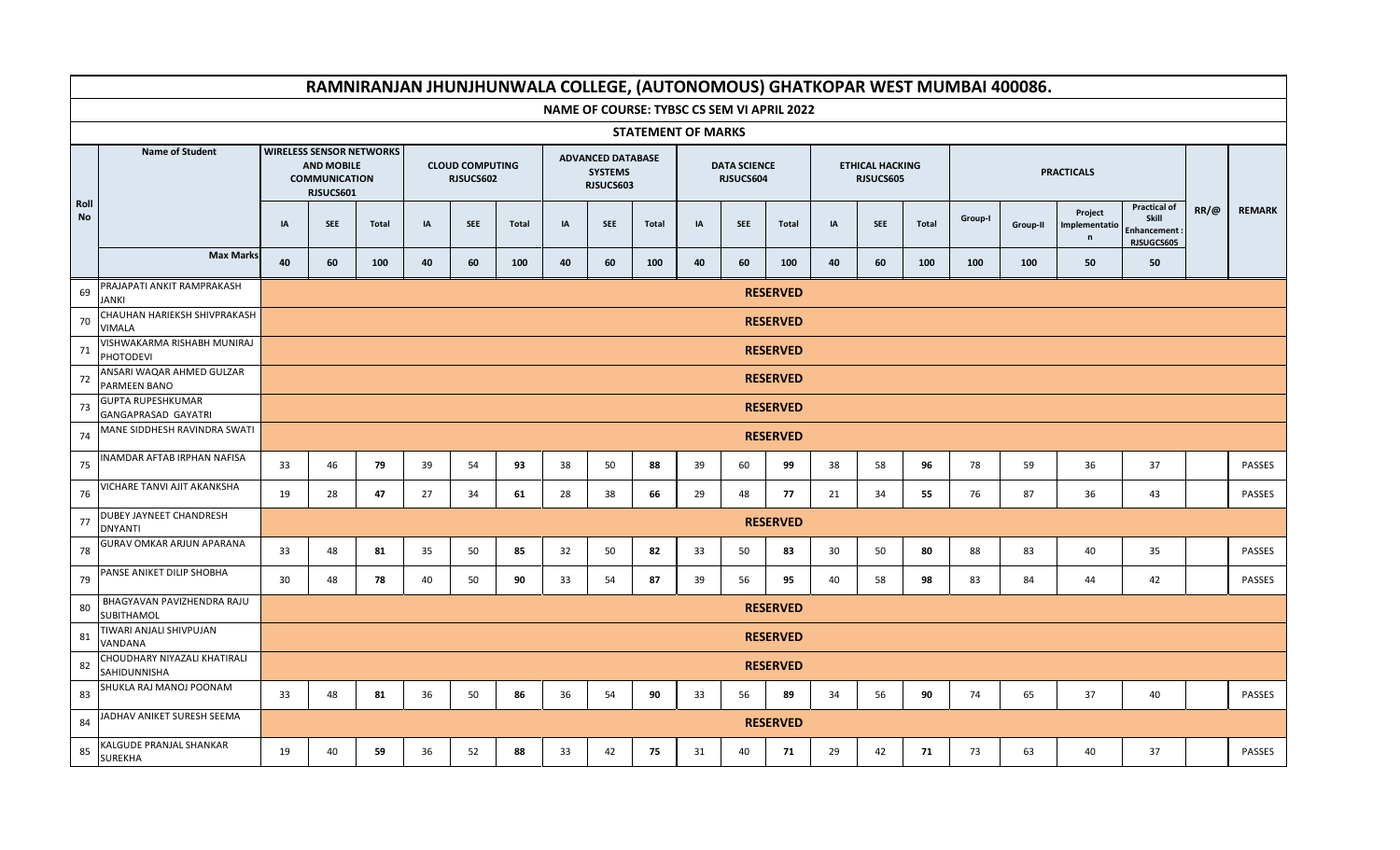|                       |                                                       |    |                                                                                           |              |    |                                     |              |    |                                                         |              |                           |                                  |                 |    |                                     |              |         | RAMNIRANJAN JHUNJHUNWALA COLLEGE, (AUTONOMOUS) GHATKOPAR WEST MUMBAI 400086. |                                          |                                                           |             |               |
|-----------------------|-------------------------------------------------------|----|-------------------------------------------------------------------------------------------|--------------|----|-------------------------------------|--------------|----|---------------------------------------------------------|--------------|---------------------------|----------------------------------|-----------------|----|-------------------------------------|--------------|---------|------------------------------------------------------------------------------|------------------------------------------|-----------------------------------------------------------|-------------|---------------|
|                       |                                                       |    |                                                                                           |              |    |                                     |              |    | NAME OF COURSE: TYBSC CS SEM VI APRIL 2022              |              |                           |                                  |                 |    |                                     |              |         |                                                                              |                                          |                                                           |             |               |
|                       |                                                       |    |                                                                                           |              |    |                                     |              |    |                                                         |              | <b>STATEMENT OF MARKS</b> |                                  |                 |    |                                     |              |         |                                                                              |                                          |                                                           |             |               |
|                       | <b>Name of Student</b>                                |    | <b>WIRELESS SENSOR NETWORKS</b><br><b>AND MOBILE</b><br><b>COMMUNICATION</b><br>RJSUCS601 |              |    | <b>CLOUD COMPUTING</b><br>RJSUCS602 |              |    | <b>ADVANCED DATABASE</b><br><b>SYSTEMS</b><br>RJSUCS603 |              |                           | <b>DATA SCIENCE</b><br>RJSUCS604 |                 |    | <b>ETHICAL HACKING</b><br>RJSUCS605 |              |         |                                                                              | <b>PRACTICALS</b>                        |                                                           |             |               |
| Roll<br>$\mathsf{No}$ |                                                       | IA | <b>SEE</b>                                                                                | <b>Total</b> | IA | <b>SEE</b>                          | <b>Total</b> | IA | <b>SEE</b>                                              | <b>Total</b> | IA                        | <b>SEE</b>                       | <b>Total</b>    | IA | <b>SEE</b>                          | <b>Total</b> | Group-I | Group-II                                                                     | Project<br>Implementatio<br>$\mathsf{n}$ | <b>Practical of</b><br>Skill<br>Enhancement<br>RJSUGCS605 | $RR/\omega$ | <b>REMARK</b> |
|                       | <b>Max Marks</b>                                      | 40 | 60                                                                                        | 100          | 40 | 60                                  | 100          | 40 | 60                                                      | 100          | 40                        | 60                               | 100             | 40 | 60                                  | 100          | 100     | 100                                                                          | 50                                       | 50                                                        |             |               |
| 86                    | KHAN FAIZAN AHMED WALIULLAH<br>RAFIQUNNISA            |    |                                                                                           |              |    |                                     |              |    |                                                         |              |                           |                                  | <b>RESERVED</b> |    |                                     |              |         |                                                                              |                                          |                                                           |             |               |
| 87                    | JAISWAL AMAN RAMKUMAR ASHA                            |    |                                                                                           |              |    |                                     |              |    |                                                         |              |                           |                                  | <b>RESERVED</b> |    |                                     |              |         |                                                                              |                                          |                                                           |             |               |
| 88                    | RAJBHAR RONIT PRALHAD<br>RAMKUMAR TARADEVI PRALHAD    |    | <b>RESERVED</b><br><b>RESERVED</b>                                                        |              |    |                                     |              |    |                                                         |              |                           |                                  |                 |    |                                     |              |         |                                                                              |                                          |                                                           |             |               |
| 89                    | PRAJAPATI SATYAM PARMESH<br><b>TARA</b>               |    | <b>RESERVED</b>                                                                           |              |    |                                     |              |    |                                                         |              |                           |                                  |                 |    |                                     |              |         |                                                                              |                                          |                                                           |             |               |
| 90                    | MAURYA KAVITA INDRAJEET<br>RAMGRISH MAURYA SHASHIKALA |    |                                                                                           |              |    |                                     |              |    |                                                         |              |                           |                                  |                 |    |                                     |              |         |                                                                              |                                          |                                                           |             |               |
| 91                    | SHUKLA NITESH VIDYANAND ASHA                          |    | <b>RESERVED</b>                                                                           |              |    |                                     |              |    |                                                         |              |                           |                                  |                 |    |                                     |              |         |                                                                              |                                          |                                                           |             |               |
| 92                    | GUPTA ADITYA VISHWAJIT KUSUM                          |    | <b>RESERVED</b>                                                                           |              |    |                                     |              |    |                                                         |              |                           |                                  |                 |    |                                     |              |         |                                                                              |                                          |                                                           |             |               |
| 93                    | JAISWAL ROHIT RAMUGRHA<br>KAVITA                      |    |                                                                                           |              |    |                                     |              |    |                                                         |              |                           |                                  | <b>RESERVED</b> |    |                                     |              |         |                                                                              |                                          |                                                           |             |               |
| 94                    | <b>GUND PRADNYA BHAUSAHEB</b><br>SHAILA               |    |                                                                                           |              |    |                                     |              |    |                                                         |              |                           |                                  | <b>RESERVED</b> |    |                                     |              |         |                                                                              |                                          |                                                           |             |               |
| 95                    | GUPTA GAURAV RAKESH USHA                              |    |                                                                                           |              |    |                                     |              |    |                                                         |              |                           |                                  | <b>RESERVED</b> |    |                                     |              |         |                                                                              |                                          |                                                           |             |               |
| 96                    | TIWARI ABHILASHA DEVENDRA<br><b>REKHA</b>             |    |                                                                                           |              |    |                                     |              |    |                                                         |              |                           |                                  | <b>RESERVED</b> |    |                                     |              |         |                                                                              |                                          |                                                           |             |               |
| 97                    | GUPTA ABHISHEK LALJI VANDANA                          |    |                                                                                           |              |    |                                     |              |    |                                                         |              |                           |                                  | <b>RESERVED</b> |    |                                     |              |         |                                                                              |                                          |                                                           |             |               |
| 98                    | YADAV RAHUL MUSAPHIR<br>KALAWATIDEVI                  |    |                                                                                           |              |    |                                     |              |    |                                                         |              |                           |                                  | <b>RESERVED</b> |    |                                     |              |         |                                                                              |                                          |                                                           |             |               |
| 99                    | <b>GUSINGE SACHIN SUKHDEV TULSI</b>                   |    |                                                                                           |              |    |                                     |              |    |                                                         |              |                           |                                  | <b>RESERVED</b> |    |                                     |              |         |                                                                              |                                          |                                                           |             |               |
| 100                   | DUBEY NITESH SHRIKRISHNA<br><b>BIMLESH</b>            |    |                                                                                           |              |    |                                     |              |    |                                                         |              |                           |                                  | <b>RESERVED</b> |    |                                     |              |         |                                                                              |                                          |                                                           |             |               |
| 101                   | BEHERA GANESH RAMKRISHNA<br>RAJESHWARI                | 30 | 42                                                                                        | 72           | 28 | 50                                  | 78           | 34 | 54                                                      | 88           | 33                        | 60                               | 93              | 38 | 56                                  | 94           | 70      | 79                                                                           | 41                                       | 49                                                        |             | PASSES        |
| 102                   | PANDEY ATUL RAMESHWAR AARTI                           |    |                                                                                           |              |    |                                     |              |    |                                                         |              |                           |                                  | <b>RESERVED</b> |    |                                     |              |         |                                                                              |                                          |                                                           |             |               |